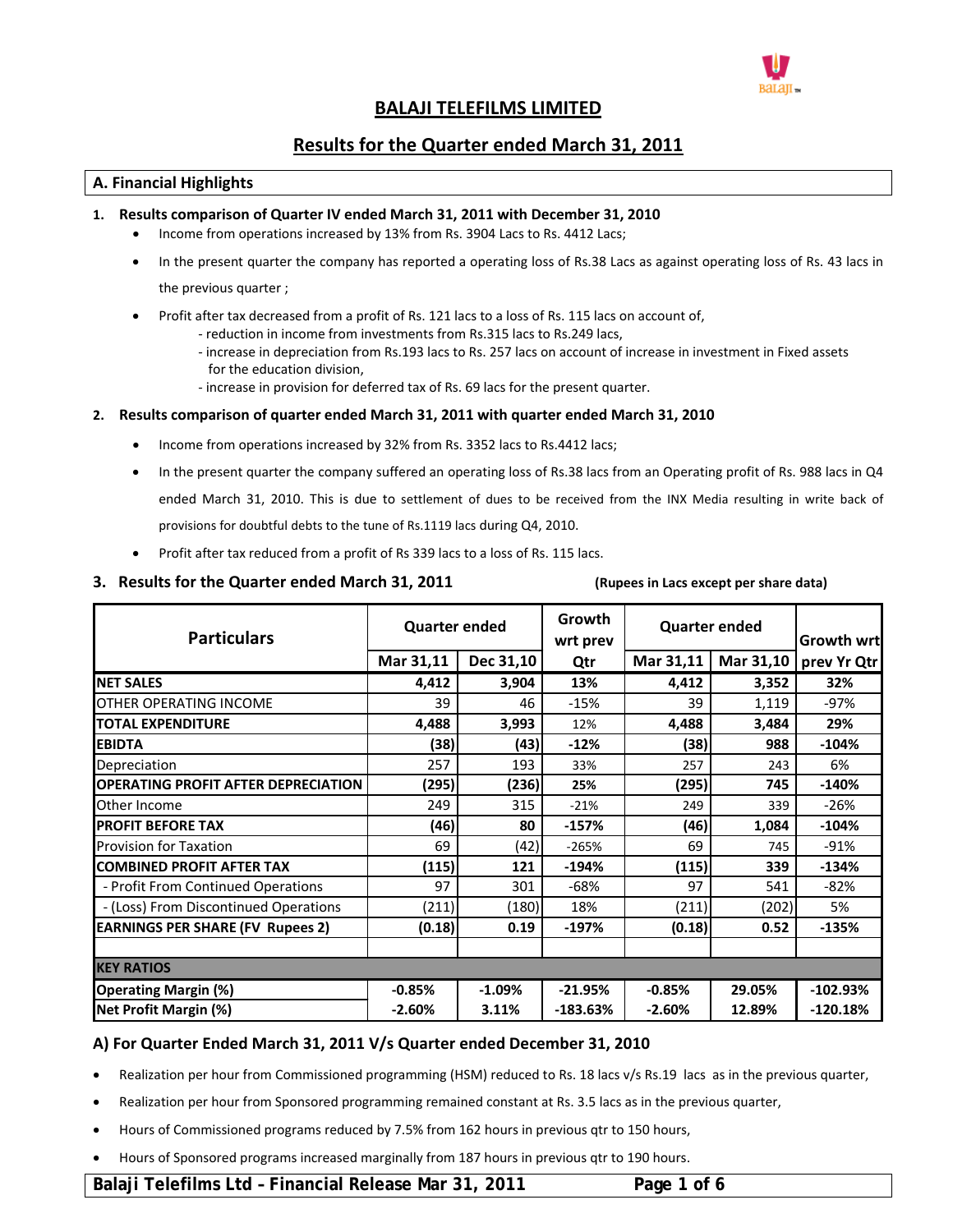

# **B) For Quarter Ended March 31, 2011 V/s Quarter ended March 31, 2010**

- Realization per hour from Commissioned programming (HSM) increased from Rs. 16.7 lacs in Q4'10 to Rs. 18 lacs Q4,11,
- Realization per hour from Sponsored programming reduced from Rs. 3.8 lacs in Q4'10 to Rs. 3.5 lacs Q4,11;,
- Hours of Commissioned programs (HSM) reduced from 164 hours in Q4 2010 to 150 hours in Q4 2011,
- Hours of Sponsored programs increased marginally from 144 hours in Q4 2010 to 190 hours in Q4 2011.

# **C) SHOW REPORT FOR THE QUARTER ENDED March 31, 2011**

| А:        | <b>EXISTING SHOWS</b>                      |                  |                   |                              |                 |         |
|-----------|--------------------------------------------|------------------|-------------------|------------------------------|-----------------|---------|
|           | 1 Hindi Speaking Market - Commissioned     |                  |                   |                              |                 |         |
|           | <b>SERIAL</b>                              | <b>CHANNEL</b>   | <b>TIME</b>       | <b>DURATION</b>              | <b>SCHEDULE</b> |         |
|           |                                            |                  |                   | (In Mins)                    |                 |         |
|           | Pavitra Rishtaa                            | Zee Tv           | 9.00pm - 9.30pm   | 0:30                         | 5 times a Week  |         |
|           | <b>Bandini</b>                             | Imagine          | 10.30pm - 11.00pm | 0:30                         | 5 times a Week  |         |
|           | Tere Live                                  | <b>Star Plus</b> | 10.00pm - 10.30pm | 0:30                         | 5 times a Week  |         |
|           | Pyaar Kii Ye Ek Kahaani                    | Star One         | 8.30pm-9.00pm     | 0:30                         | 5 times a Week  |         |
|           | Kitani Mohabbat Hai                        | Imagine TV       | 8.00pm-8.30pm     | 0:30                         | 5 times a Week  |         |
|           | 2 Marathi Speaking Market - Commissioned   |                  |                   |                              |                 |         |
|           | <b>SERIAL</b>                              | <b>CHANNEL</b>   | <b>TIME</b>       | <b>DURATION</b><br>(In Mins) | <b>SCHEDULE</b> |         |
|           | Maziya Priyala Prit Kalena                 | Zee Marathi      | 8.00pm-8.30pm     | 0:30                         | 6 times a Week  |         |
|           | Bandha Reshamache                          | Star Pravah      | 8.30pm-9.00pm     | 0:30                         | 6 times a Week  |         |
| b)        | <b>South Market - Sponsored</b>            |                  |                   |                              |                 |         |
|           | <b>SERIAL</b>                              | <b>CHANNEL</b>   | <b>TIME</b>       | <b>DURATION</b><br>(In Mins) | <b>SCHEDULE</b> |         |
|           | Kalyani                                    | Udaya TV         | 6.00pm-6.30pm     | 0:30                         | 5 times a Week  |         |
|           | Kasturi                                    | Sun TV           | 11.30am-12.00pm   | 0:30                         | 5 times a Week  |         |
|           | Kotha Bangaram                             | Gemini           | 7.00pm-7.30pm     | 0:30                         | 5 times a Week  |         |
| <b>B:</b> | <b>CHANGES DURING THE QUARTER</b>          |                  |                   |                              |                 |         |
|           | <b>SERIAL</b>                              | <b>CHANNEL</b>   | <b>TIME</b>       | <b>DURATION</b>              | <b>SCHEDULE</b> |         |
|           |                                            |                  |                   | (In Mins)                    |                 |         |
|           | Bandini                                    | Imagine          | 10.30pm - 11.00pm | 0:30                         | 5 times a Week  | Off Air |
|           | Tere Liye                                  | <b>Star Plus</b> | 10.00pm - 10.30pm | 0:30                         | 5 times a Week  | Off Air |
|           | Samudram                                   | Gemini           | 6.00pm-6.30pm     | 0:30                         | 5 times a Week  | Off Air |
|           | Kaadiruve Ninagagi ey                      | Udaya TV         | 10.00am-10.30pm   | 0:30                         | 2 times a Week  | Off Air |
|           | Adagaka Ichhina Manasu                     | Gemini           | 10.00 pm-10.30pm  | 0:30                         | 5 times a Week  | Off Air |
|           |                                            |                  |                   |                              |                 |         |
| C:        | <b>NEW UPCOMING SHOWS</b><br><b>SERIAL</b> |                  |                   |                              |                 |         |
|           |                                            | <b>CHANNEL</b>   | <b>LANGUAGE</b>   | <b>DURATION</b>              | <b>SCHEDULE</b> |         |
|           | 1 Ghar Mera Mandir                         | Colors           | Hindi             | 0:30                         | 5 times a Week  |         |
|           | 2 Bade Achhe Lagte Hai                     | Sony TV          | Hindi             | 0:30                         | 5 times a Week  |         |
|           | 3 Gandhari                                 | Zee TV           | Marathi           | 0:30                         | 6 times a Week  |         |

# **D) Other Highlights**

 $\bullet$ 

1. The Company successfully hosted the Global Indian Film & TV Honours (GIFTH) – the nation's first joint film & television award event in the month of February 2011, wherein for the 1<sup>st</sup> time TV and Filmes entertainment industry were sync with each other and were felicitated jointly at the same forum.

**Balaji Telefilms Ltd – Financial Release Mar 31, 2011 Page 2 of 6**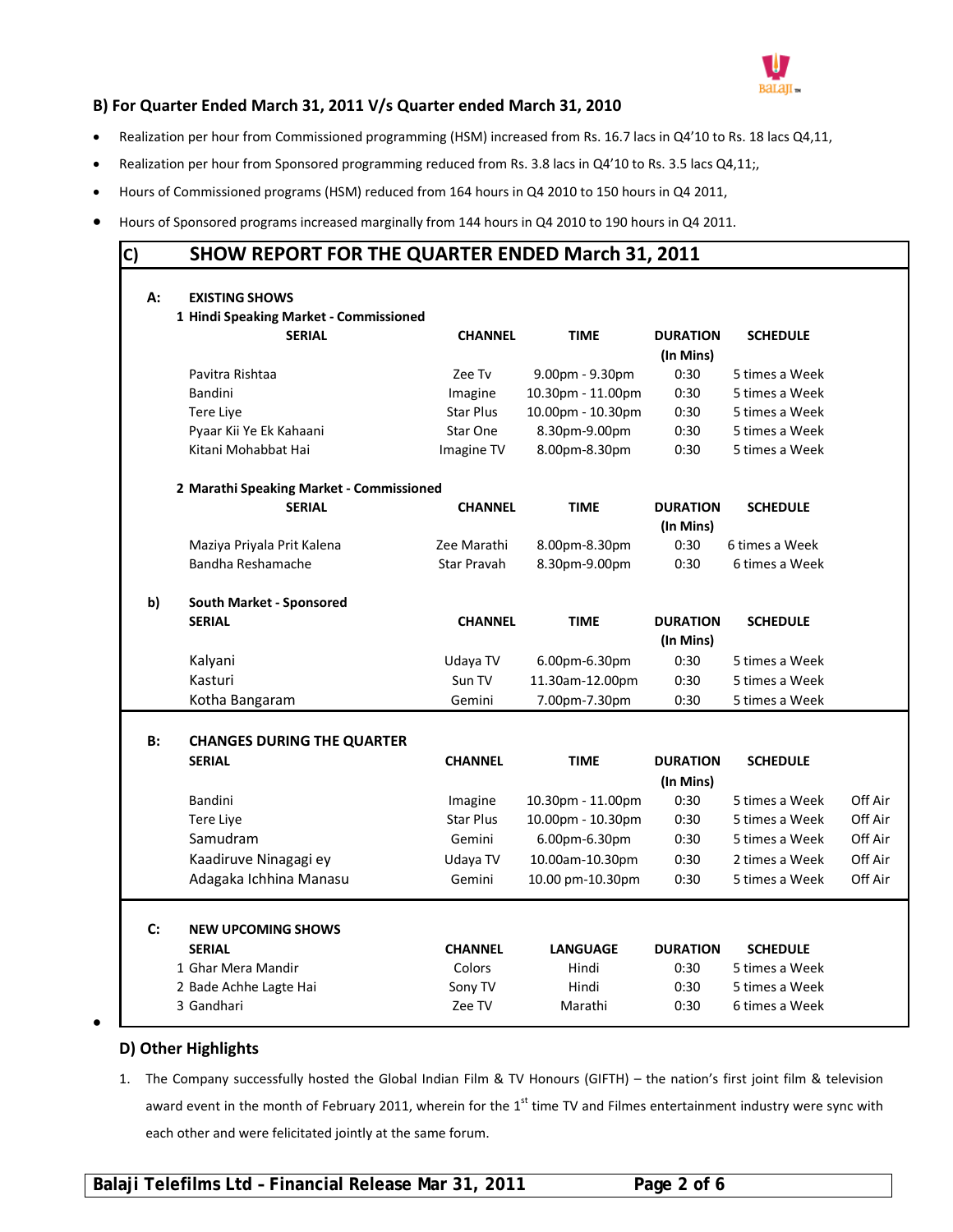

2. The Company has obtained shareholders approval via resolution passed through postal ballot on 18th February, 2011 to sell and transfer as a going concern, on slump sale basis on such terms and conditions as are negotiated by the Board and/or the Managing Director it's Mobile, Internet and Education division (Collectively the "Undertakings") at not less than fair value determined by an independent firm of Chartered Accountants or any other professional valuer and with effect from such date and in such manner as may be determined by the Board and/ or the Managing Director. Accordingly, the above undertakings are considered as 'discontinuing operations' in terms of Accounting Standard 24 on 'Discontinuing Operations' (AS 24).

Pursuant to this, the Net Loss after tax for the year ended March 31, 2011 i.e. Rs. 340.38 lacs would be split into two:

- Net Profit after tax from Continuing Operations Rs. 494.77 lacs and
- Net Loss after tax from Discontinuing Operations Rs. 835.16 lacs.

| <b>Particulars</b>         |                   | 2011             |              | 2010             |                      |              |  |
|----------------------------|-------------------|------------------|--------------|------------------|----------------------|--------------|--|
|                            | <b>Continuing</b> | Discontinuing    | <b>Total</b> | Continuing       | <b>Discontinuing</b> | <b>Total</b> |  |
|                            | <b>Operation</b>  | <b>Operation</b> |              | <b>Operation</b> | <b>Operation</b>     |              |  |
| Turnover (net)             | 14,931.75         | 262.40           | 15,194.14    | 15,273.22        | 9.19                 | 15,282.41    |  |
| Sale of services           |                   |                  |              |                  |                      |              |  |
| Other Income               | 1,654.42          | 0.20             | 1,654.62     | 3,317.16         | ٠                    | 3,317.16     |  |
| <b>Total Income</b>        | 16,586.17         | 262.60           | 16,848.77    | 18,590.38        | 9.19                 | 18,599.57    |  |
| <b>Total Expenditure</b>   | 16,181.75         | 1,099.03         | 17,280.78    | 15,960.52        | 413.78               | 16,374.30    |  |
| Profit / (Loss) before tax | 404.42            | (836.43)         | (432.01)     | 2,629.86         | (404.59)             | 2,225.27     |  |
| Provision for taxation     | (90.33)           | (1.28)           | (91.60)      | 706.08           | 0.11                 | 706.19       |  |
| Profit / (Loss) after tax  | 494.75            | (835.16)         | (340.41)     | 1,923.78         | (404.70)             | 1,519.09     |  |
| Assets                     | 21,300.35         | 430.61           | 21,730.96    | 21,882.36        | 64.57                | 21,946.93    |  |
| Liabilities                | (2.439.41)        | (219.10)         | (2,658.51)   | (2,621.72)       | (34.59)              | (2,656.31)   |  |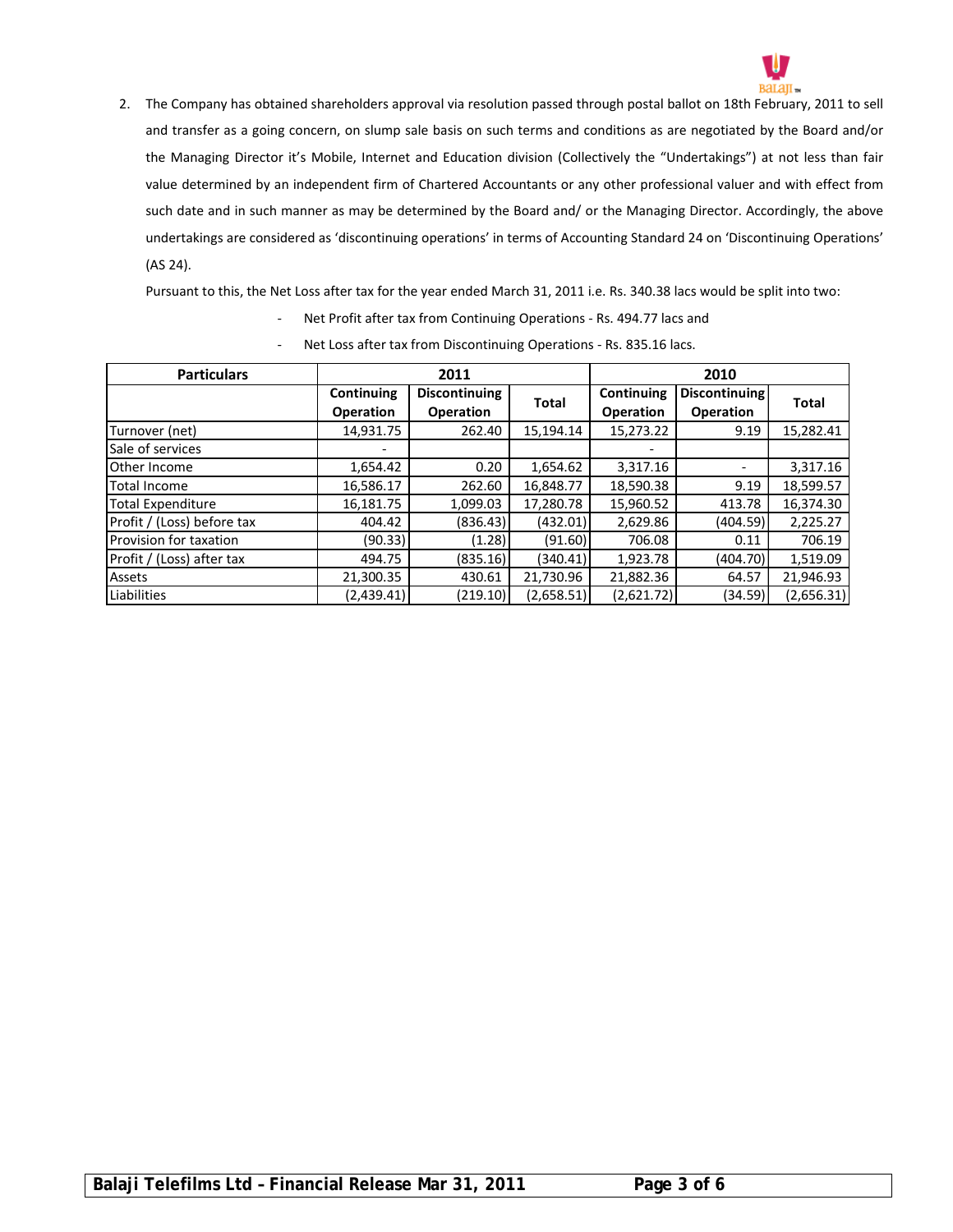

#### **1. Revenues**

The Company recorded income from operations in the quarter of Rs. 4412 lacs as compared to Rs. 3904 lacs for the quarter ended December 31, 2010. Revenue contribution from Commissioned programming (HSM) was Rs.2711 lacs against Rs. 3007 lacs for quarter ended December 31 2010, while that of Sponsored programming was Rs. 585 lacs as against Rs. 667 lacs in the same period. The share of commissioned programming in revenues during the quarter was 80% while that of sponsored programming was 20%.

The revenue-wise distribution between commissioned and sponsored programming during the quarter ended March 31, 2011, is as follows:

|                      | Revenue for Q Ending (Rupees in Lacs) |               |          | Percentage |               |        |
|----------------------|---------------------------------------|---------------|----------|------------|---------------|--------|
| <b>Show Type</b>     | $Mar-11$                              | <b>Dec-10</b> | $Mar-10$ | $Mar-11$   | <b>Dec-10</b> | Mar-10 |
| <b>Commissioned*</b> | 2,711                                 | 3,007         | 2,800    | 80%        | 84%           | 84%    |
| Sponsored            | 667                                   | 585           | 552      | 20%        | 16%           | 16%    |
| <b>Total</b>         | 3,378                                 | 3,592         | 3.352    | 100%       | 100%          | 100%   |

(\* Excl regional segment which contributed Rs.221 lacs and Event business contributed Rs. 694 lacs in the present quarter)

## **2. Operational**

#### **A. Content for TV Channel ‐ Programming Mix**

Commissioned & Sponsored Programs

The hour-wise programming distribution during the quarters ended March 31, 2011 as compared to previous year and quarter is as

follows:

|                                                                                      | <b>Hours for Q Ending</b> |               |               | Percentage |               |               |
|--------------------------------------------------------------------------------------|---------------------------|---------------|---------------|------------|---------------|---------------|
| <b>Show Type</b>                                                                     | $Mar-11$                  | <b>Dec-10</b> | <b>Mar-10</b> | $Mar-11$   | <b>Dec-10</b> | <b>Mar-10</b> |
| <b>Commissioned*</b>                                                                 | 150                       | 162           | 158           | 44%        | 46%           | 52%           |
| Sponsored                                                                            | 190                       | 187           | 146           | 56%        | 54%           | 48%           |
| <b>Total</b>                                                                         | 340                       | 349           | 304           | 100%       | 100%          | 100%          |
| (* Excl 56 hrs of regional segment and two events programmed in the present quarter) |                           |               |               |            |               |               |

#### **3. Other Income**

The Other Income during the quarter decreased from Rs. 315 lacs in Q3 to Rs.249 lacs in Q4 and Rs. 339 lacs in the previous year quarter ended March 31,2010.

## **4. Gross Block**

The Company's fixed assets stood at Rs. 8577 Lacs as on March 31, 2011, This includes investment in,

- ‐ a state‐of‐the art studios, cameras & equipments,
- land at Mira Road

#### **5. Investments**

As on Mar 31, 2011, the Company's total investments were at Rs. 20979 lacs including Rs.3000 lacs invested in wholly owned subsidiary – Balaji Motion Pictures Ltd. Out of the above, Rs.17979 lacs was invested in units of mutual funds as compared to Rs. 18882 lacs as on December, 31 2010.

#### **6. Debtors**

The Company's debtors (in days of income) are at 126 days as on March 31, 2011 as compared to 117 days as on December 31, 2010.

**Balaji Telefilms Ltd – Financial Release Mar 31, 2011 Page 4 of 6**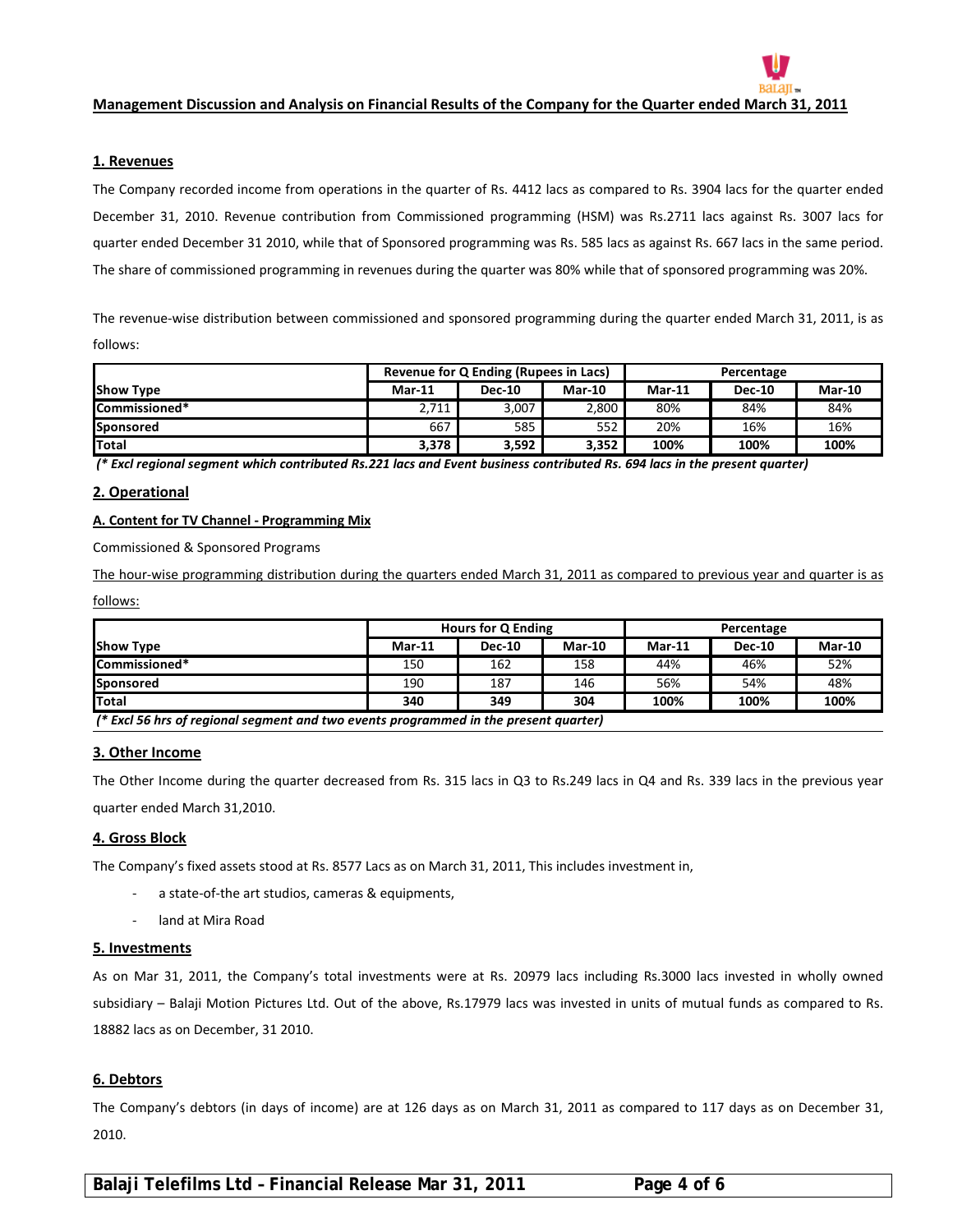

#### **7. Loans and advances**

Loans and advances have increased from Rs.7222 lacs to Rs.7026 lacs as on December 31, 2010 as compared to the previous quarter. The Company's principal loans and advances comprised, a) Loan to the Subsidiary Balaji Motion Pictures Ltd. of Rs.2531 lacs, b) Loan to the Balaji Employees foundation of Rs.1000 lacs, &

- c) Lease deposits for offices / studios Rs.1007 lacs.
- d) Advance Tax of Rs.2344 lacs

## **8. Operations of the Subsidiary – Balaji Motion Pictures Ltd.**

This year has been extremely eventful for Balaji Motion Pictures, '*Once Upon A Time in Mumbai*' , our home production had a successful release and a number of projects getting approved and ready for production, under production films getting completed or nearing completion. BMPL is positioned to be a forward‐looking business and is operating under a motion pictures studio model that will function seamlessly across the value chain.

## **A) Releases during the Year:**

'Once Upon A Time in Mumbai' a home production had a successful release across India and abroad on 30<sup>th</sup> July, 2010. Film got a tremendous response from the Box office.

#### **Releases in the Present Fiscal Year**

1) "Shor", by DK & Raj, directors of the very successful "99", was released in 1<sup>st</sup> quarter of the present fiscal year. It is an international crossover film, with Tusshar Kapoor & Sendhil Ramamurthy, star of the hit NBC show Heroes. Film has been highly critically acclaimed and is currently running in the box office.

2) After the success of *"Love Sex aur Dhokha*" the youth centric brand of the company "**Alt**", released "*Ragini MMS*" a paranormal romantic thriller directed by Pawan Kriplani and has been filmed simultaneously in Hindi & Telugu. The film has received a tremendous response and is currently running in the box office.

3) Company has also forayed into regional cinema with its maiden Marathi film *"Tarayanchi Bait"* released in the 1st quarter of the present fiscal year. Film has been highly critically acclaimed and is currently running in the box office.

The team has also forayed into a number of other projects and collaborated with renowned directors in the quarter, and films are slated to go for production in the year 2011‐12.